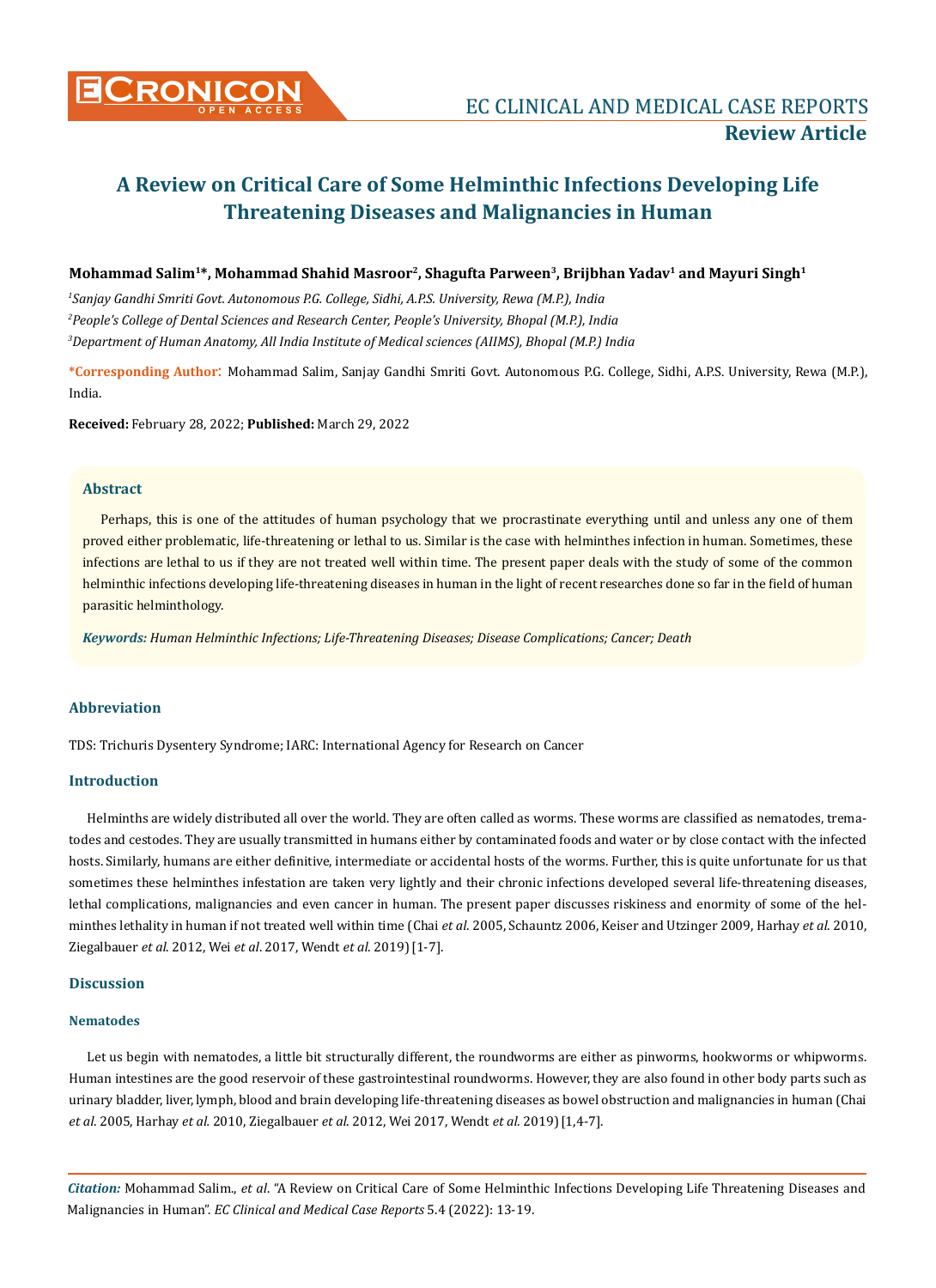#### *Ascaris lumbricoides* **(Ascariasis)**

One of the most problematic nematodes developing life threatening diseases in human, if not treated in time is *Ascaris lumbricoides*. This is worldwide in occurrence and mostly found in children. These worms can easily be visualized in stool samples. They can live in a human intestine for a couple of years. It causes life threatening bowl obstruction, pancreatitis and biliary and gall bladder ascariasis if misdiagnosed or left untreated for a longer period of time. However, primary symptoms of the disease are loss of apetite, nausea, vomiting, wheezing, abdominal pain, difficult breathing due to shortness of breath, coughing with blood, diarrhoea and fever (Dold and Holland 2011)[8].

#### *Wucheraria bancrofti* **(Filaria)**

The next roundworm developing filarial deformity and even inferiority complex in human is *Wucheraria bancrofti*. It causes mainly foot elephantiasis, a kind of lymphadenopathy. However, it may also affect arms, scrotum, vulva and mammary glands. A person suffering from filariasis may also experience chronic asthama with tropical eosinophilia (Mathison *et al*. 2019)[9].

## *Strogyloides stercularis* **(Strongyloidiasis)**

*Strongyloides stercularis* develops a zoonotic nematode disease named as strongyloidiasis. This is easily transmitted in humans from cats and dogs. A life threatening hyperinfection syndrome is developed in humans due to the same infection causing respiratory and multiple organs failure with systemic sepsis. Further, in an immunocompromised individual the same infection is lethal close to death rate more than 90%. *Strongyloides* infection also developed gastric and colorectal cancer in human (Bounfrate *et al.* 2020, Sampath *et al*. 2020)[10,11].

#### *Trichuris trichiura* **(Trichuriasis)**

Similarly, *Trichuris trichiura*, a roundworm infection also causes the life threatening trichuris dysentery syndrome (TDS) developing bloody and mucoid diarrhoea with rectal prolapse (Zanwar *et al*. 2015)[12].

## **Trematodes**

Trematodes are also worldwide in their distribution transmitting in humans by contaminated soil, water or close contact with their respective hosts. They are the group of helminthes containing flatworms and flukes. While some of these trematodes developed lethal cancers in humans, others have usually been involved in causing life-threatening diseases in humans. *Schistosoma haematobium, Opisthorchis viverrini* and *Clonorchis sinensis* developed urinary bladder cancer, cholangiocarcinoma and clonorchiasis cholangiocarcinoma and liver cancer in humans respectively. Similarly, other trematodes like *Fasciola hepatica, Paragonimus wastermani* and *Fasciolopsis buski* also causes life-threatening diseases such as fascioliasis, paragonimiasis and fasciolopsiasis in humans (Chai *et al*. 2005, Keiser and Utzinger 2009, Sripa *et al.* 2012, Machicado *et al*. 2016, Qian *et al*. 2016, Berry *et al*. 2017, Wu *et al*. 2020) [1,3,13-17].

#### *Schistosoma haematobium* **(Schistosomiasis)**

*Schistosoma haematobium* is a blood fluke developing schistosomiasis, a disease popularly known as the bilharzia in human causing lethal urinary bladder cancer in human. The disease is characterized by the hematuria, dysuria, obstructive uropathy with kidney failure due to bacterial infections. *S. haematobium* is classified as Group 1 biological carcinogen, an agent definitely carcinogenic to humans by the IARC, 2011. The disease is most commonly found in Egypt. However, this is also prevalent in other countries also as Iraq, Sudan, China,

*Citation:* Mohammad Salim., *et al*. "A Review on Critical Care of Some Helminthic Infections Developing Life Threatening Diseases and Malignancies in Human". *EC Clinical and Medical Case Reports* 5.4 (2022): 13-19.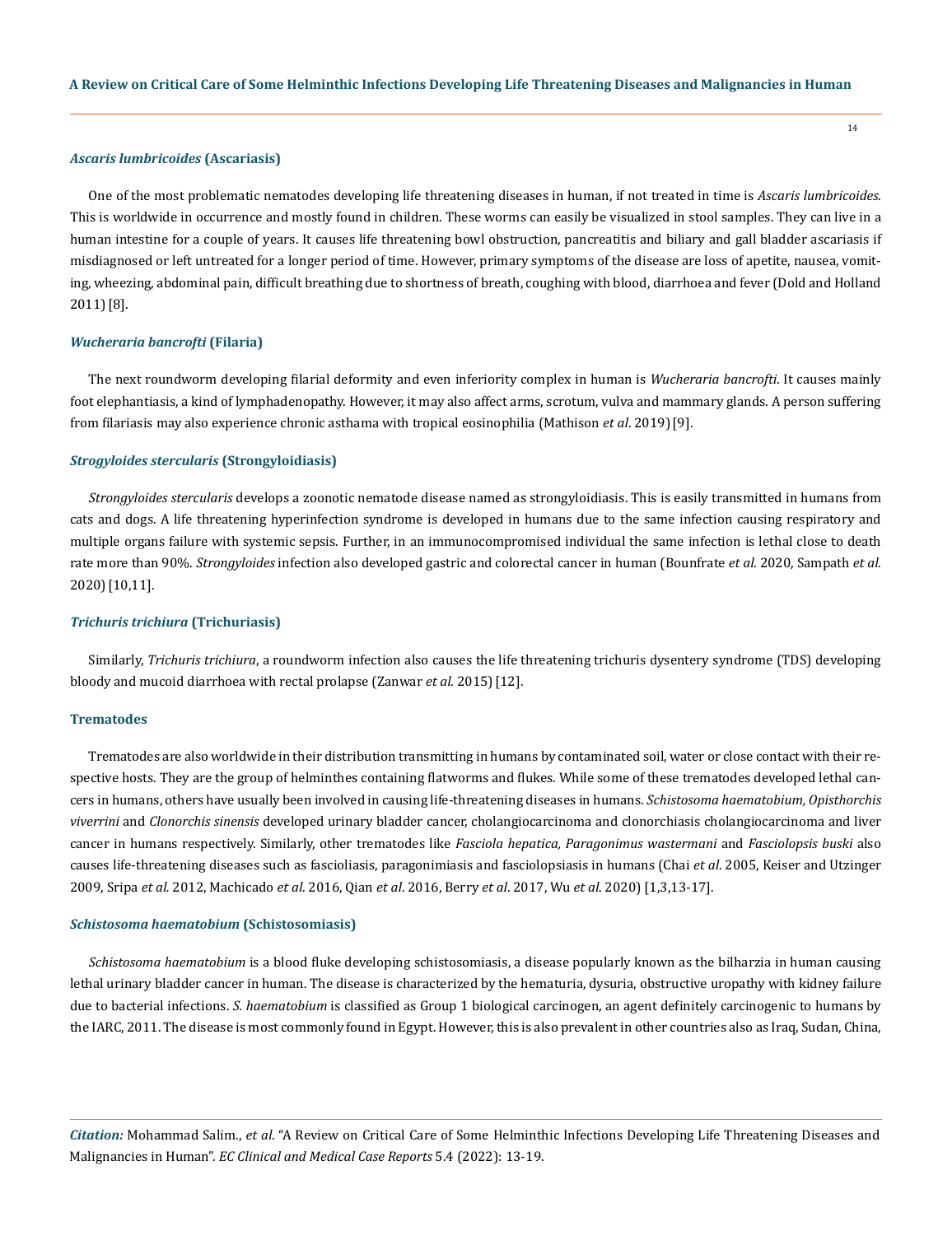Zimbabwe Malawi and Kuwait. (Elbaz and Esmat 2013, Berry *et al.* 2017)[16-18].

#### *Opisthorchis viverrini* **(Opisthorchiasis)**

*Opisthorchis viverrini* is a next zoonotic fish trematode causing opisthorchiasis and cholangio carcinoma in human. This is generally called as Asian liver fluke mainly found in Thailand, Laos, Vietnam and Combodia. *O. viverrini* has also been categorized in the Group 1 carcinogenic bioorganism by the IARC in 2009. Humans and other piscivorous vertebrate animals are the good reservoir and the definitive hosts of this pathogenic organism. In Thailand, it has been reported that approximately 10% of the Thai populations are affected. As the average life span of the liver fluke in human is about 20 years, initially it does not appear as a life-threatening one but as the disease progresses it develops hepatomegaly, gall bladder dysfunction, cholangitis, cholecystitis and fatal cholangiocarcinoma. However, their initial symptoms during the course of 20 to 30 years are chronic constipation, diarrhoea, abdominal pain, ascites, dyspepsia, anorexia, edema in legs and eosinophilia. Since, there is no any specific prescribed medicine available to cure the disease completely, only proper cooking of fishes can prevent the disease naturally. (Andrews *et al*. 2008, Kaewpitoon *et al.* 2008, Sripa *et al*. 2012) [13,19,20].

#### *Clonorchis sinensis* **(Clonorchiasis)**

The third trematode found in some piscivorous animals including humans is *Clonorchis sinensis* developing clonorchiasis in humans. This is worldwide in occurrence mainly found in Russia, Japan, Korea, Vietnam, China and Taiwan. Though, this is also not a life-threatening fluke and can live in bile ducts and gall bladder for up to 30 years depending on the bile as feed their primary symptoms appearing intermittently are indigestion, nausea, vomiting, abdominal discomfort, diarrheoa, anorexia, weight loss, Jaundice, bile ducts obstruction, cholangitis, and the formation of gall stones. Finally, after a long period of time chronic clonorchiasis develops inflammations and fibrosis of the biliary tree, cholangiocarcinoma and the cancer of liver. *C. sinensis* has also been found potent biological carcinogenic organism definitely causing cancer in human by the IARC, 2009 and kept in Group 1 carcinogen (Huang *et al.* 2013, Tang., *et al.* 2016, Qian *et al*. 2016) [15,21,22].

#### *Fasciola hepatica* **(Fascioliasis)**

*Fasciola hepatica* a giant liver fluke easily visualized by the naked eyes is mostly found in India. There are two species of *Fasciola* viz. *F. hepatica* and *F. gigantica* causing the same disease in humans. *F. hepatica* is mostly found in the liver of sheep, goat, cow, buffalo and the human. The life threatening conditions occur when these adult worms living in the bile ducts caused the rupture of liver capsule developing peritonitis. The extreme abdominal pain in the epigastrium or right hypochondrium with nausea and vomiting with intermittant fever is the primary clinical symptoms of the disease. In addition, "Halzoun" may occur where these worms are attached to the buccopharyngeal mucosa where they develop edema of the soft palate, pharynx and larynx. Some common symptoms are skin rashes, urticaria and feeling of airways obstruction as foreign bodies in throat. Further, Machicado *et al.* has reported it to be also linked with liver fibrosis, cirrhosis and cancer. However, a clear picture is still required to prove the disease as cancer (Almendras *et al.* 1997, Tolan 2011, Marcos and Terashima 2013, Machicado *et al.* 2016) [14,23-25].

## *Paragonimus wastermani* **(Paragonimiasis)**

*Paragonimus wastermani* is a Japanese lung fluke causing paragonimiasis in many far east Asian countries of the world like Japan, Korea, Philippines, South America, Magnolia, China, Taiwan and India. This is transmitted mainly by the consumption of undercooked, raw crabs or crayfishes. Humans and cats are the good reservoir of the worms. It infects the human lungs where they mature into an adult developing pneumonia. The incubation period of the disease is about 3 months but the worms can live in human for up to 20 years showing the symptoms of the disease intermittently as fever with reddish-brown mucus expectoration on coughing, hemoptysis, urticaria, abdomi-

*Citation:* Mohammad Salim., *et al*. "A Review on Critical Care of Some Helminthic Infections Developing Life Threatening Diseases and Malignancies in Human". *EC Clinical and Medical Case Reports* 5.4 (2022): 13-19.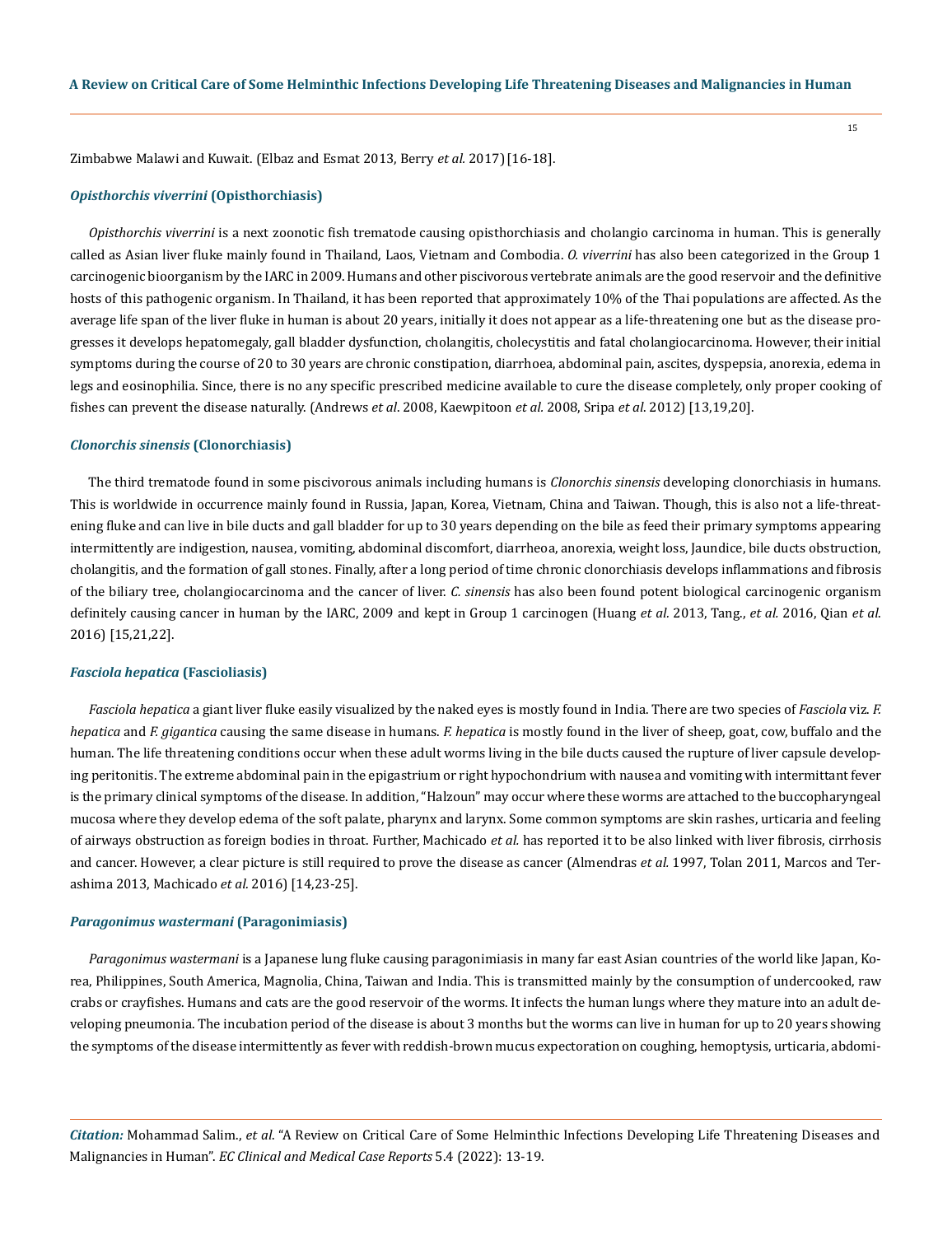nal pain and difficult breathing on exertion. The actual life-threatening conditions occur when a patient develops hemoptysis mimicking as tuberculosis. Here in lungs, the worms are encapsulated, ulcerated, bleed and heal over a period of time. It appears that the cases of *Paragonimus* hemoptysis is occurring next to tuberculosis globally. And, the condition is more worse where the disease is misdiagnosed either as tuberculosis or aspergillosis. The other life-threatening pleural, breast, hemorrhagic and cerebral paragonimiasis have also been reported (Romeo and Pollock 1986, Heath and Marshall 1997, Nawa 2000, Jun *et al.* 2003, Xia *et al*. 2014) [26-30].

#### *Fasciolopsis buski* **(Fasciolopsiasis)**

*Fasciolopsis buski* is a largest known intestinal fluke found in the intestines of pigs and humans. Both the hosts are mainly affected by ingesting certain aquatic vegetations like water cress, water spinach, water chestnut, water caltrop, lotus and bamboo. *F. buski* is isolated from duodenum of a sailor in 1943 by George Busk in London. In India, this is mostly found in Bihar and Uttar Pradesh. However, this is endemic in Japan, Malaysia, China and Taiwan. Though, the symptoms of the disease are abdominal pain, diarrhoea, intestinal obstruction and perforations, ascites and appendicitis, the life-threatening allergic reactions also occur if not treated in time. (Gupta *et al.* 1999, Wang *et al.* 2005, Bhattacharjee *et al*. 2009, Mohanty *et al.* 2012, Cao *et al*. 2015, Khurana 2016, Wu *et al*. 2020) [17,31-36].

## **Cestodes**

Last but not the least, cestodes, the tapeworms are worldwide in their distribution usually found in pork, dogs, sheep, beef, fishes and humans as their definitive hosts. As most of the larvae of cestodes look like a bladder, they are also called as the bladder worms. These worms when ingested humans developed life-threatening diseases as cysticercosis, neurocysticercosis and the hydatid disease in human (Schauntz 2005, Carpio *et al.* 2018, Melki *et al.* 2018)[2,37,38].

#### *Taenia solium* **(Taeniasis)**

*Taenia solium,* a very common cestode distributed globally is an intestinal tapeworm developing life-threatening cysticercosis and neurocysticercosis diseases in human. These diseases are characterized by the muscle pain, convulsions, blindness, dizzinss, dementia and eosinophilia. Neurocysticercosis are specifically represented by the lesions in brain, hydrocephallus, hypertension, seizures and epilepsy, paraplegia, meningitis and finally the death occurs. In India, the disease is mostly disseminated by the infected feces and the consumption of infected cabbage and pork. Therefore, the food materials must properly be cooked before taken as meal (Garcia *et al*. 2018, Melki *et al.*  2018)[38,39].

## *Diphyllobothrium latum* **(Diohyllobothriasis)**

## *Echinococcus granulosus* **(Echinococcosis)**

Further, the tapeworm *Diphyllobothrium latum* causes life-threatening intestinal obstruction due to its unusual length, also develops the pain of appendicitis. Similarly, *Echinococcus granulosus* develops life-threatening cystic echinococcosis in different human body parts as well. Further if these cysts are either macerated traumatically or during the process of surgical excision, the patient may suffer lethal anaphylactic shock. (Bitton *et al.* 1992, Eckert and Deplazes 2004, Moro and Schauntz 2009, Ramana *et al.* 2011, Sharma *et al.* 2018, Singh *et al*. 2020, Durrani *et al.* 2021)[40-46].

# **Conclusions**

The present paper is a shadow of those picturizations dealing with the study of life-threatening and lethal consequences of some of the helminthes infection in human. The nematodes like *Ascaris lumbricoides*, *Wucheraria bancrofti, Strongyloides stercularis* and *Trichuris trichiura* developed the life-threatening diseases such as ascariasis, filariasis, hyperinfection syndrome and trichuris dysentery syndrome

*Citation:* Mohammad Salim., *et al*. "A Review on Critical Care of Some Helminthic Infections Developing Life Threatening Diseases and Malignancies in Human". *EC Clinical and Medical Case Reports* 5.4 (2022): 13-19.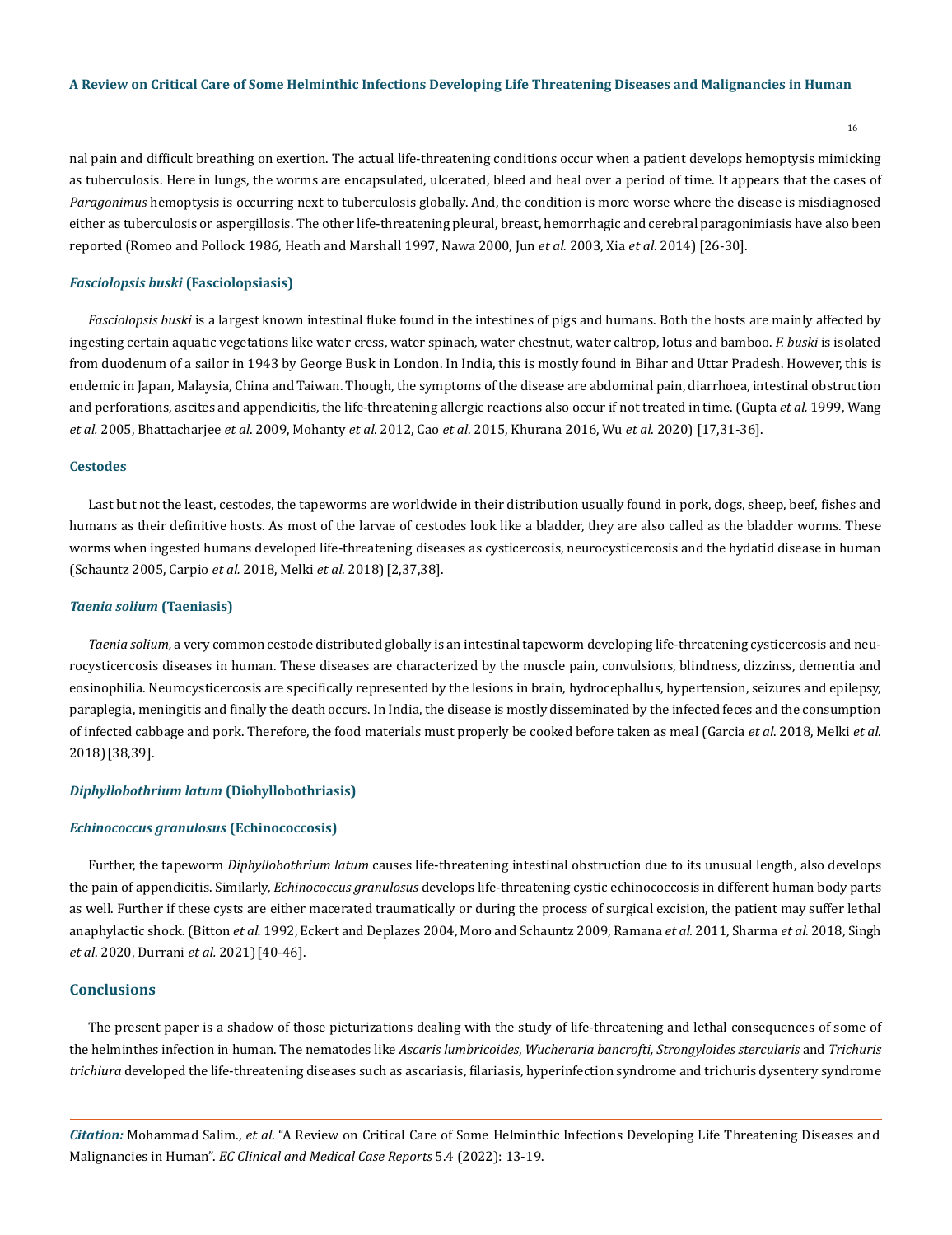with rectal prolaps in humans respectively. Simiarly, the trematodes like *Schistosoma haematobium*, Opisthorchis *viverrini* and *Clonorchis sinensis* cause bilharzia, a urinary bladder cancer, cholangiocarcinoma, a bile duct cancer and cholangiocarcinoma with liver cancer in human. In addition, there are some other trematodes developing life-threatening diseases in humans are fascioliasis, paragonimiasis, fasciolopsiasis casued by *Fasciola hepatica, Paragonimus wastermani* and *Fasciolopsis buski* respectively. Lastly, the cestodes also developed some other life-threatening diseases in humans as taeniasis, diphyllobothriasis and echinococcosis caused by the *Taenia solium*, *Diphyllobothrium latum* and *Echinococcus granulosus*. Finally, in a nutshell all the above mentioned life-threatening diseases are cured if detected early and treated well within time.

17

### **Acknowledgements**

This piece of research work is dedicated to the memory of my Professor Marhoom Mohammad Alim Khan. We are also grateful to the institutions concerned for providing us necessary facilities during the course of this research work.

#### **Ethical Clearance**

Since the article is purely a review work hence it does not require an ethical clearance.

#### **Conflict of Interest**

The authors have declared that no competing interests exist amongst us. They have approved the final version of the manuscript contributing equally.

# **Financial Support and Sponsorship**

No financial support was granted during the course of this research work.

## **Bibliography**

- 1. Chai JY*., et al. "*[Fish borne parasitic zoonoses: status and issues".](https://pubmed.ncbi.nlm.nih.gov/16143336/) *International Journal for Parasitology* 35.11-12 (2005): 1233-1254.
- 2. Schauntz PM*., et al. "*Tapeworms (Cystodiasis)". *[Gastroenterology Clinics of North America](https://pubmed.ncbi.nlm.nih.gov/8863044/)* 25.3 (2006): 637-653.
- 3. [Keiser J and Ultzinger. "Foodborne trematodes".](https://www.ncbi.nlm.nih.gov/pmc/articles/PMC2708390/) *Clinical Microbiology Reviews* 22.3 (2009): 466-483.
- 4. Harhay MO*., et al. "*[Epidemiology and control of human gastrointestinal parasites in children".](https://www.ncbi.nlm.nih.gov/pmc/articles/PMC2851163/) *Expert Review of Anti-infective Therapy*  [8.2 \(2010\): 219-234.](https://www.ncbi.nlm.nih.gov/pmc/articles/PMC2851163/)
- 5. Ziegelbauer K*., et al. "*[Effect of sanitation on soil-transmitted helminth infection: systematic review and metanalysis".](https://www.researchgate.net/publication/221792871_Effect_of_Sanitation_on_Soil-Transmitted_Helminth_Infection_Systematic_Review_and_Meta-Analysis) *PLoS Medicine*  [9.1 \(2012\): e1001162.](https://www.researchgate.net/publication/221792871_Effect_of_Sanitation_on_Soil-Transmitted_Helminth_Infection_Systematic_Review_and_Meta-Analysis)
- 6. Wei K*., et al. "*[Hookworm infection: a neglected cause of overt obscure gastrointestinal bleeding".](https://www.ncbi.nlm.nih.gov/pmc/articles/PMC5594735/) *The Korean Journal of Parasitology*  [55.4 \(2017\): 391-398.](https://www.ncbi.nlm.nih.gov/pmc/articles/PMC5594735/)
- 7. Wendt S*., et al. "*[The diagnosis and treatment of pinworm infection".](https://www.ncbi.nlm.nih.gov/pmc/articles/PMC6522669/) *Deutsches Ärzteblatt International* 116.13 (2019): 213-219.
- 8. [Dold C and Holland CV. "Ascaris and ascariasis".](https://pubmed.ncbi.nlm.nih.gov/20934531/) *Microbes and Infection* 13.7 (2011): 632-637.
- 9. Mathison BA., *et al.* ["Diagnostic identification and differentiation of microfilariae".](https://journals.asm.org/doi/10.1128/JCM.00706-19) *Journal of Clinical Microbiology* 57.10 (2019): [e00706-19.](https://journals.asm.org/doi/10.1128/JCM.00706-19)

*Citation:* Mohammad Salim., *et al*. "A Review on Critical Care of Some Helminthic Infections Developing Life Threatening Diseases and Malignancies in Human". *EC Clinical and Medical Case Reports* 5.4 (2022): 13-19.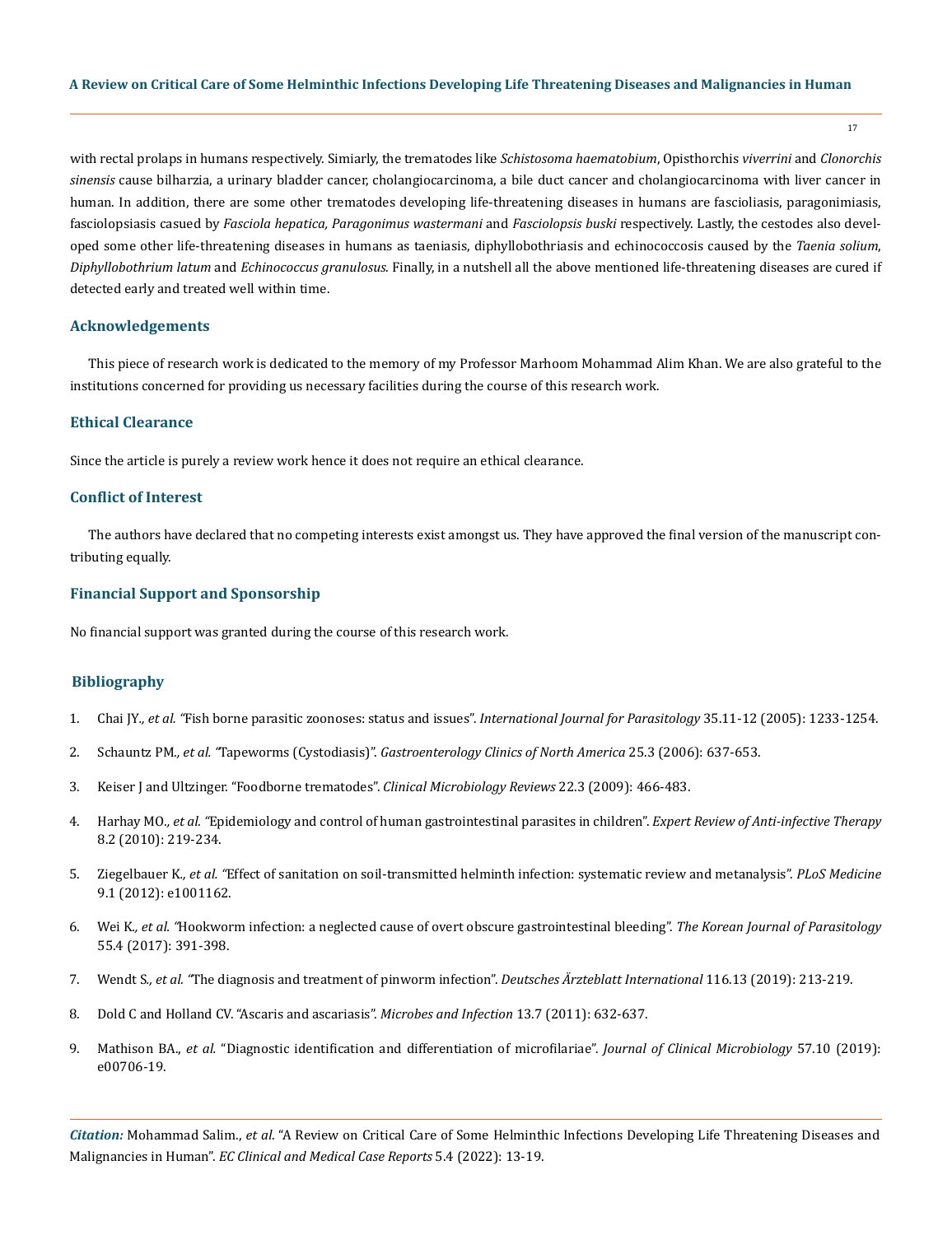- 10. Buonfrate D*., et al. "*[The global prevalence of Strongeloides stercoralis infection".](https://pubmed.ncbi.nlm.nih.gov/32545787/) *Pathogens* 9.6 (2020): 468.
- 11. Sampath KKL*., et al. "*[Strongyloides stercoralis hyperinfection syndrome".](https://pubmed.ncbi.nlm.nih.gov/31263320/) *Indian Journal of Surgery* 12 (2020): 1-5.
- 12. Zanwar V., *et al.* ["An unusual cause of overt gastrointestinal bleeding in a malnourished child".](https://journals.sagepub.com/doi/abs/10.1177/0049475515598667?journalCode=tdoa) *Tropical Doctor* 10.2 (2015): 1-3.
- 13. Sripa B*., et al. "*[The tumorigenic liver fluke Opisthorchis viverrini- multiple pathways to cancer".](https://www.ncbi.nlm.nih.gov/pmc/articles/PMC3682777/) *Trends in Parasitology* 28.10 (2012): [395-407.](https://www.ncbi.nlm.nih.gov/pmc/articles/PMC3682777/)
- 14. Machicado C*., et al. "*[Association of Fasciola hepatica infection with liver fibrosis, cirrhosis and cancer: A systematic review".](https://pubmed.ncbi.nlm.nih.gov/27681524/) *PLOS [Neglected Tropical Diseases](https://pubmed.ncbi.nlm.nih.gov/27681524/)* 10.9 (2016): e0004962.
- 15. Qian MB., *et al.* "Clonorchiasis". *The Lancet* [387.10020 \(2016\): 800-810.](https://pubmed.ncbi.nlm.nih.gov/26299184/)
- 16. Berry A*., et al. "*Urinary schistosomiasis and cancer". *[Bulletin de la Societe de Pathologie Exotique](https://pubmed.ncbi.nlm.nih.gov/28185084/)* 110.1 (2017): 68-75.
- 17. Wu X*., et al. "*[Case report: surgical intervention for Fasciolopsis buski infection: a literature review".](https://www.ncbi.nlm.nih.gov/pmc/articles/PMC7695077/) *American Journal of Tropical [Medicine and Hygiene](https://www.ncbi.nlm.nih.gov/pmc/articles/PMC7695077/)* 103.6 (2020): 2282-2287.
- 18. Elbaz T*., et al. "*[Hepatic and intestinal schistosomiasis review".](https://www.ncbi.nlm.nih.gov/pmc/articles/PMC4293886/) *Journal of Advanced Research* 4.5 (2013): 445-452.
- 19. Andrews RH*., et al. "*[Opisthorchis viverrini: an underestimated parasite in world health".](https://www.ncbi.nlm.nih.gov/pmc/articles/PMC2635548/) *Trends in Parasitolgy* 24.11 (2008): 497-501.
- 20. Kaewpitoon N., *et al.* ["Opisthorchis viverrini: the carcinogenic human liver fluke".](https://www.ncbi.nlm.nih.gov/pmc/articles/PMC2683991/) *World Journal of Gastroenterology* 14.5 (2008): [666-674.](https://www.ncbi.nlm.nih.gov/pmc/articles/PMC2683991/)
- 21. Huang Y*., et al. "*[The carcinogenic liver fluke, Clonorchis sinensis: New assembly, reannotation and analysis of the genome and char](https://pubmed.ncbi.nlm.nih.gov/23382950/)[acterization of tissue transcriptomes".](https://pubmed.ncbi.nlm.nih.gov/23382950/) *PLoS ONE* 8.1 (2013): e54732.
- 22. Tang*., et al. "*[Current status and perspectives of Clonorchis Sinensis and clonorchiasis, omics, prevention and control".](https://pubmed.ncbi.nlm.nih.gov/27384714/) *Infectious Dis[eases of Poverty](https://pubmed.ncbi.nlm.nih.gov/27384714/)* 5.1 (2016): 71.
- 23. Almendras JM*., et al. "*[Hepatic fascioliasis in children: uncommon clinical manifestations".](https://pubmed.ncbi.nlm.nih.gov/9629320/) *Arquivos de Gastroenterologia* 34.4 (1997): [241-247.](https://pubmed.ncbi.nlm.nih.gov/9629320/)
- 24. [Tolan RW. "Fascioliasis due to Fasciola hepatica and F. gigantica infection: An update on this neglected tropical disease".](https://www.researchgate.net/publication/270538643_Fascioliasis_Due_to_Fasciola_hepatica_and_Fasciola_gigantica_Infection_An_Update_on_This_%27Neglected%27_Neglected_Tropical_Disease) *Laboratory Medicine* [42.2 \(2011\): 107-116.](https://www.researchgate.net/publication/270538643_Fascioliasis_Due_to_Fasciola_hepatica_and_Fasciola_gigantica_Infection_An_Update_on_This_%27Neglected%27_Neglected_Tropical_Disease)
- 25. [Marcos LA and Terashima J. "Fascioliasis mimicking malignancy in humans".](https://www.ncbi.nlm.nih.gov/pmc/articles/PMC6533934/) *Peruvian Journal of Parasitology* 21.1 (2013): 55-63.
- 26. [Romeo DP and Pollock-JJ. "Pulmonary paragonimiasis: diagnostic value of pleural fluid analysis".](https://pubmed.ncbi.nlm.nih.gov/3945854/) *Southern Medical Journal* 79.2 [\(1986\): 241-243.](https://pubmed.ncbi.nlm.nih.gov/3945854/)
- 27. [Heath HW and Marshall SG. "Pleural paragonimiasis in a Laotin child".](https://pubmed.ncbi.nlm.nih.gov/9427469/) *Pediatric Infectious Disease Journal* 16.12 (1997): 1182-1185.
- 28. [Nawa Y. "Re-emergence of paragonimiasis".](https://pubmed.ncbi.nlm.nih.gov/10830172/) *Internal Medicine* 39.5 (2000): 353-354.
- 29. Jun SY., *et al*[. "Paragonimiasis of the breast. Report of a case diagnosed by fine needle aspiration".](https://pubmed.ncbi.nlm.nih.gov/12920767/) *Acta Cytologica* 47 (2003): 685-687.
- 30. Xia Y., *et al.* ["Hemorrhagic stroke and cerebral paragonimiasis".](https://www.ahajournals.org/doi/pdf/10.1161/strokeaha.114.007267) *Stroke* 45 (2014): 3420-3422.
- 31. Gupta A., *et al*[. "Fasciolopsis buski \(giant intestinal fluke\)- a case report".](https://pubmed.ncbi.nlm.nih.gov/10862298/) *Indian Journal of Pathology and Microbiology* 42 (1999): [359-360.](https://pubmed.ncbi.nlm.nih.gov/10862298/)

*Citation:* Mohammad Salim., *et al*. "A Review on Critical Care of Some Helminthic Infections Developing Life Threatening Diseases and Malignancies in Human". *EC Clinical and Medical Case Reports* 5.4 (2022): 13-19.